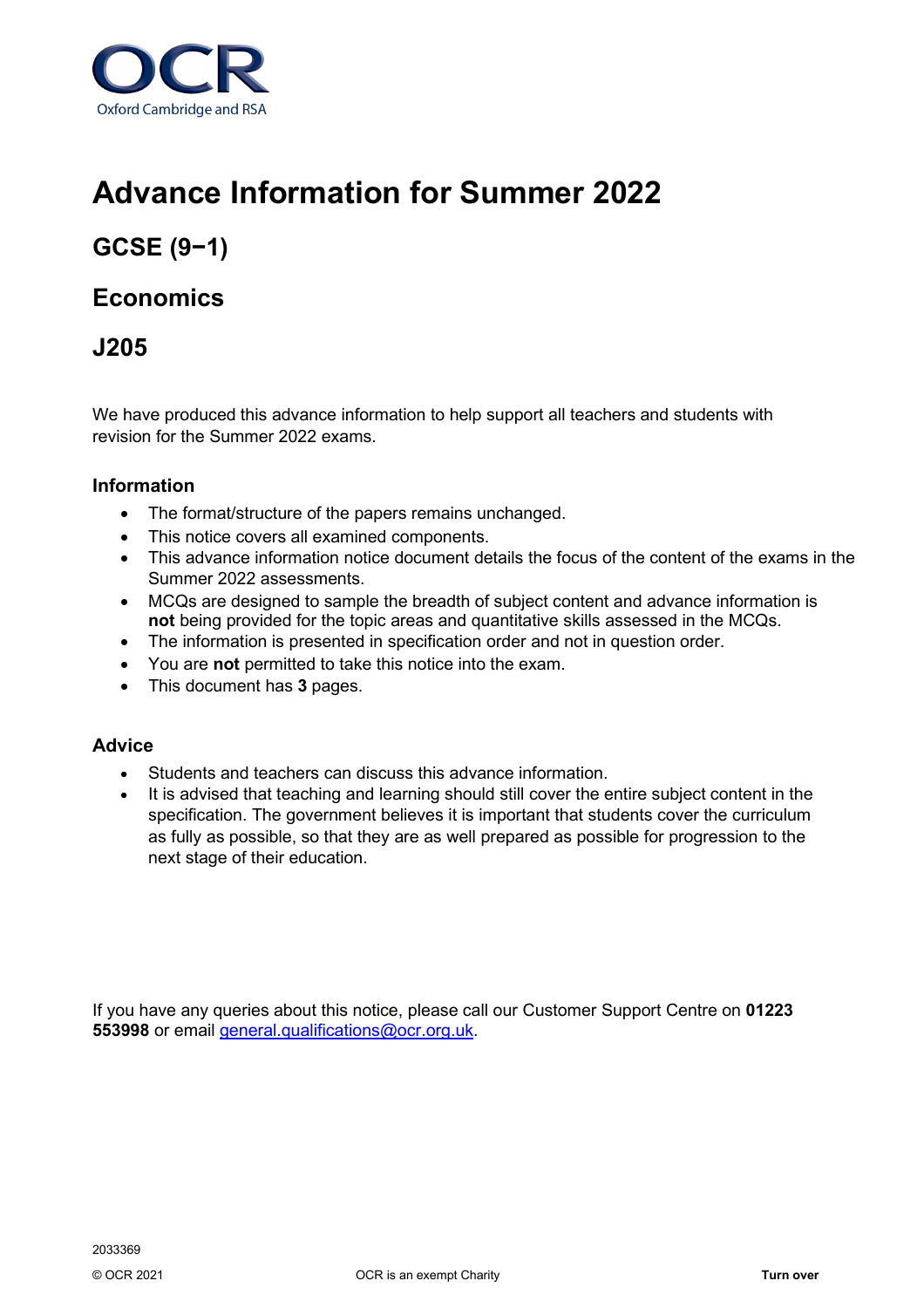#### **J205/01 – Introduction to Economics Paper 1**

#### **Topic Areas**

- 2.1 The role of markets
- 2.2 Demand
- 2.3 Supply
- 2.4 Price
- 2.5 Competition
- 2.6 Production
- 2.7 The labour market
- 2.8 The role of money and financial markets

#### **Quantitative skills**

- Calculation of percentages and percentage changes, including interest on savings.
- Calculation of income, including gross and net pay.
- Construction of graphs from data, including supply and demand curves.
- Interpretation and use of economic data, such as unemployment figures, exports and imports.

#### **J205/02 – National and International Economics Paper 2**

#### **Topic Areas**

- 3.1 Economic growth
- 3.4 Price stability
- 3.5 Fiscal policy
- 3.6 Monetary policy
- 4.1 Importance of international trade
- 4.2 Balance of payments
- 4.3 Exchange rates

#### **Quantitative skills**

- Calculation of percentages and percentage changes, including interest on savings.
- Calculations of averages, including cost.
- Interpretation and use of information from graphs and charts.
- Interpretation and use of economic data, such as unemployment, exports and imports.

#### **END OF ADVANCE INFORMATION**